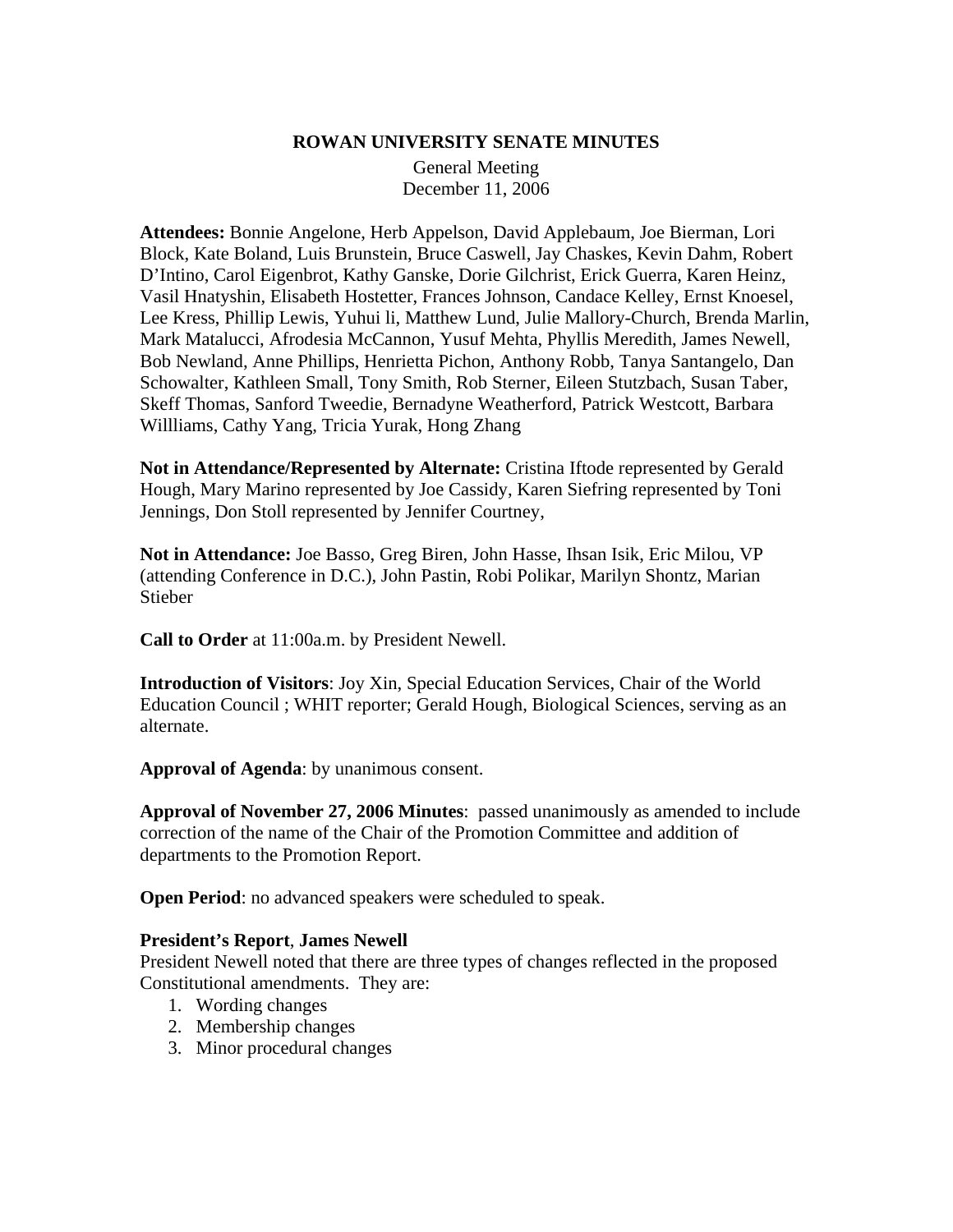President Newell suggested that the body focus first on the minor procedural suggestions; then begin a multiple meeting discussion of membership. A summary of suggested changes had been previously distributed.

He then clarified the discussion as New Business in the agenda. The Provost's view of and role in T&R was mentioned as follows: Raising the rigorousness of the process is a priority. The mechanism would be through the departmental committees' criteria. This year, the Provost only received 1of 37 criteria. He will be visiting with each department to discuss his concerns. Presentations at conferences and submission of articles may not be sufficient scholarly achievement. President Newell has invited the Provost to address the Senate at the January meeting. He noted that what will be approved is changing. Question from the floor: Does the Provost have the authority to change the criteria? Response by P. Lewis: Departments that are unclear in their criteria will have to clarify them as opposed to the Provost will change them. President Newell further elaborated that for those already in the system, individual departments will have conversations about how the Provost's philosophy may affect change.

Question from the floor: How will this philosophy affect professional staff? Response: Performance on the job will be the priority in evaluation. Only if scholarship is part of the job description will it be considered. It was noted that professional staff must not be demeaned in the process. A concern was expressed that he not by-pass the various units by going through the departments. A concern was also raised that, department by department, the institution could be moving to publish or perish by having separate meetings with each department.

Since no decision was being made immediately, S. Thomas motioned to move the agenda which was approved.

### **Committee Reports**

### **Curriculum Committee, Kevin Dahm**

Chair referenced his green handout. He stated that faculty from Liberal Arts and Sciences are proposing a new degree program fro students to graduate with a degree in liberal studies science. The question to be considered was whether the Senate thinks this is a legitimate degree. It was clarified that there are no new degree programs with 90 credits. This will be reviewed on the  $15<sup>th</sup>$  by LAS. It was stated that every department will participate in this and that the full proposal is in the data base. A question was raised regarding the degree options for this program. It was stated that the program is for people who don't need a traditional degree, but who want credentials.

#### **Promotion Committee, Kathy Ganske**

The committees have been formed and are electing chairs. Chair reiterated deadlines for activities as follows:

December 22nd: College Promotion Committees submit the names of their elected chairs to Esther and a copy to Kathy.

January 5<sup>th:</sup> Candidates submit portfolios to Department Promotion Committees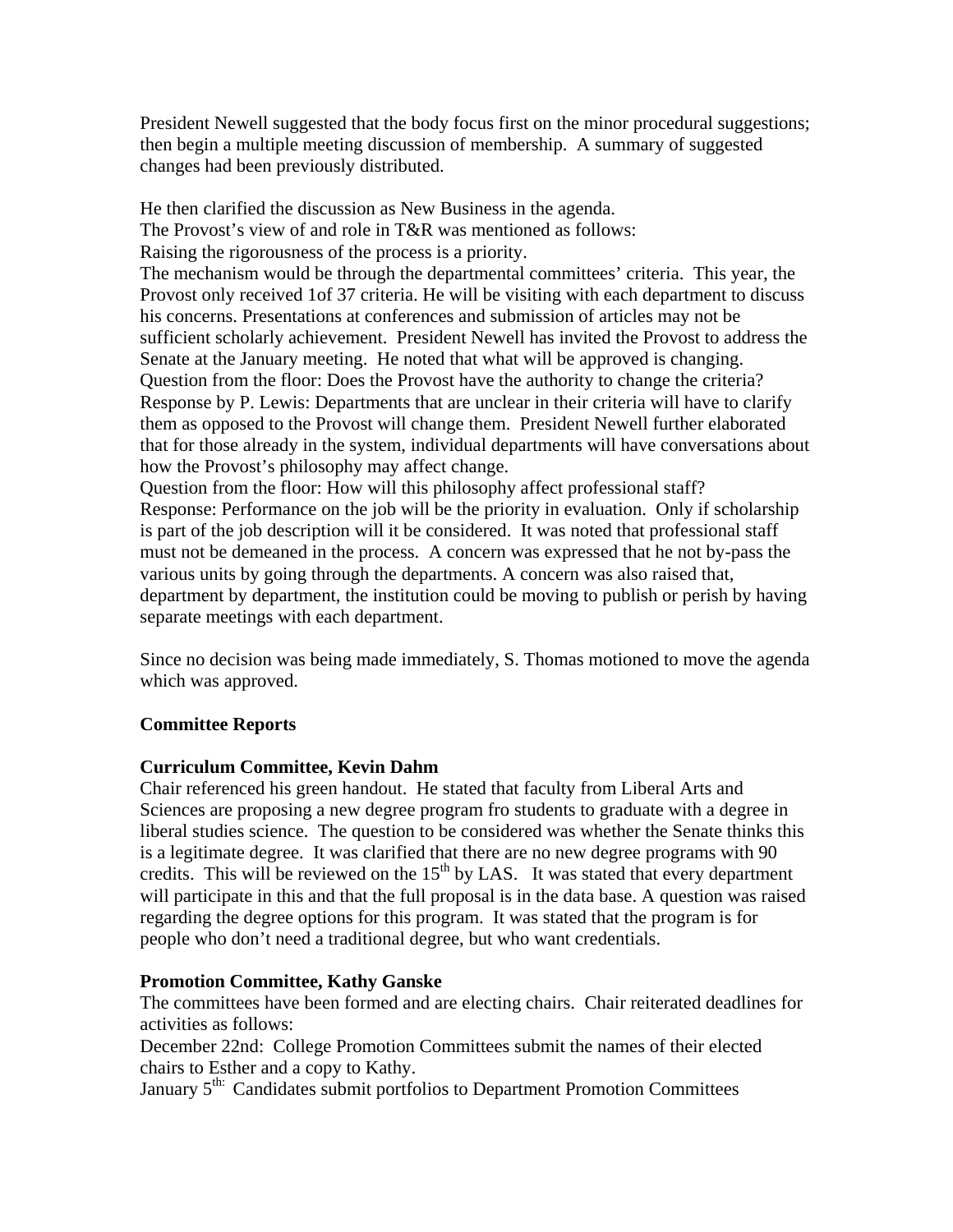February 2<sup>nd:</sup> Department Promotion Committees complete their work.

## **Committee on Committees, Dorie Gilchrist**

The Chair recommended membership to the Diversity Committee. A question was raised from the floor as to whether the committee is open to membership. It was clarified that certain constituent groups were to be represented (i.e.- race, gender, etc.) Motion to accept the whole list as proposed passed unanimously. A question/concern was raised regarding the charge of the committee. (i.e.- Will it address "diversity of academics?")

# **Professional Ethics, Barbara Williams**

Chair stated that "academic integrity" will be operationalized. On January 25, 2007; there will be a speaker from Rutgers, Donald McCabe. More details will follow in an announcement.

### **Old Business**

# **World Education Council, Joy Xin**

The Chair's motion for a committee name change to the International Education Council was passed unanimously.

### **New Business**

## **Constitution Committee, B. Caswell**

Chair, B. Caswell, referred to the list distributed by President Newell as an alternative to discussing the changes article by article and paragraph by paragraph. He shared the history of having gone through multiple changes in language and stated a preference fro wanting to avoid discussions of language at this point. A written report, *Senate Constitution Procedural Matters,* was distributed at the meeting.

Discussion was made on the following revisions suggested:

Article IV- Officers

In Paragraph 1- a grammatical change.

Paragraph 2 recognizes changes in practice that are inconsistent with the Constitution. Paragraph 3 – clarified that the possibility of advanced nominations allows for discussion with constituencies.

Paragraph 5- suggests change in the President's duties to include attendance at the Board of Trustees Meeting would reflect a change in practice.

A question was raised from the floor as to the Senate's role- clarification was to summarize changes, then to open to debate, then to either approve or not approve en masse.

Paragraph 7

Regarding duties of the Secretary, two changes were suggested:

1.Webpage duties

2. To chair the Election Committee. This was stated as being consistent with language in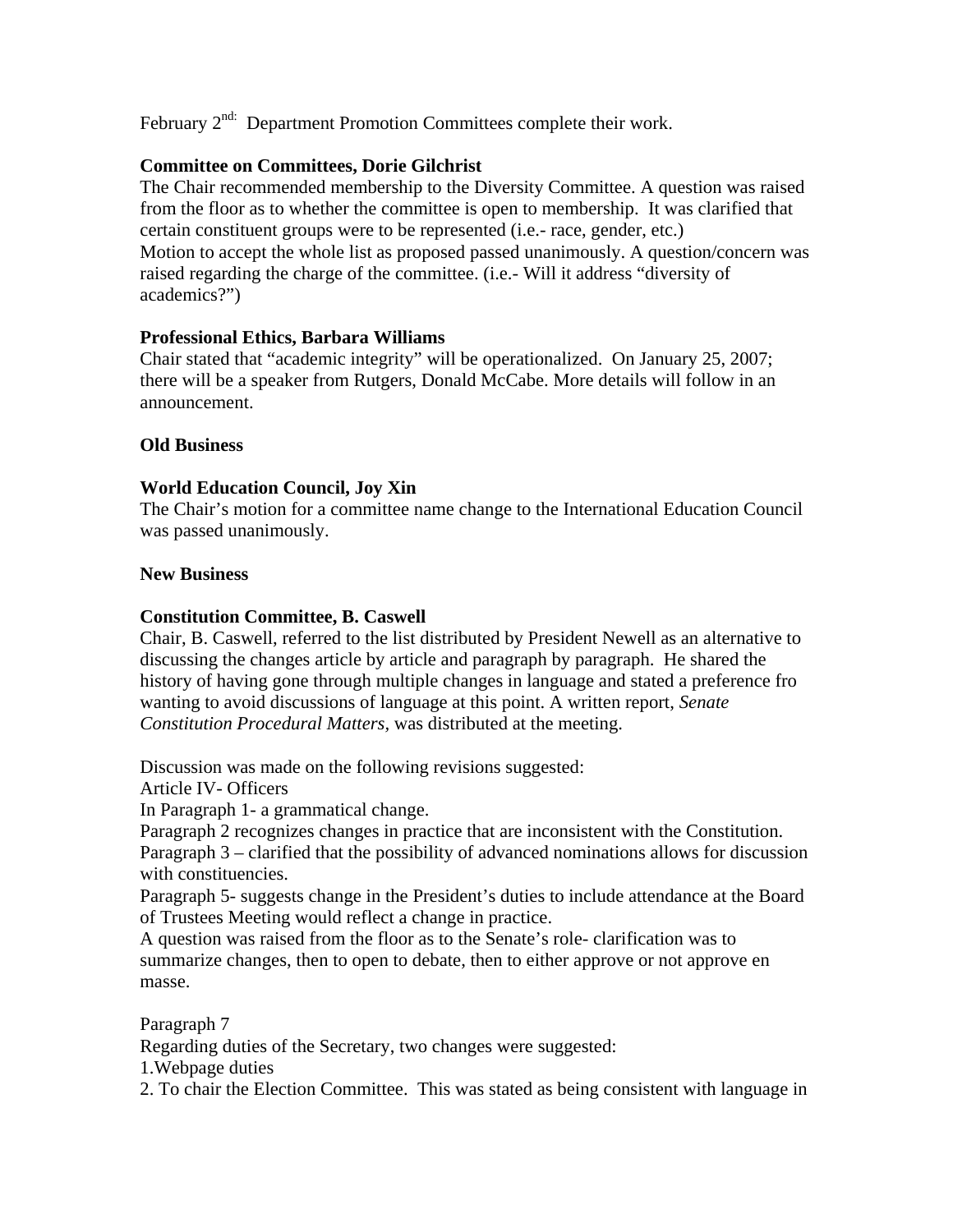the By Laws reflecting the difficulty of revising the Constitution without going through the Board of Trustees.

Discussion ensued that these duties should fall to the VP; that the Secretary has enough responsibilities and that this duty go to those not running for offices.

Not having the Secretary chair the election was taken as a friendly amendment.

#### Paragraph 8

A concern was expressed that the President, if elected as a senator "at large", may not be representing his/her department when voting. The President would not vote except to break a tie.

Wording will be clarified regarding librarians and professional staff with regard to the same issue of whether the individual represents his/her department. It was stated that , should such an individual be elected to serve, the next person on the At Large list would be brought into service.

#### **Article V** - Committees

Paragraph 1 – the immediate past president serves as ex-officio on the Exec (as already in the Constitution, but simply moving to the appropriate place.) The revision would also be putting practice into the Constitution of inviting chairs when needed.

Paragraph 4- the President, Vice President and Secretary would be ex-officio to all committees except where it is inconsistent with the bargaining agreement. This addresses the inconsistency of practice.

The President with the approval of two other officers can call summer meetings as needed in response to summer decisions and the state budget cycle.

### **Article VI** -Meetings

# 6- Non-members may speak with one week prior notice.

Question from the floor: Does the President have the authority to say "no?" Answer: In practice, the president tends to allow speakers if requested; it is unclear in the By Laws.

President Newell then requested a motion to move the above items en masse. The motion carried with two nay votes.

Opposition Opinion Noted: Concern raised that the process is fundamentally flawed in that "one person, one vote" should be the rule for the president.

B. Caswell then provided a brief summary of the suggested membership changes with intent to discuss at the next Senate meeting. Senators were instructed to go back to discuss the following proposed changes with their constituencies:

- Recognizing the Camden Campus through senator apportionment the same as for professional staff and faculty, treating it as a department.
- Student representation of two chosen by the SGA in keeping with the Preamble.
- Representation of CWA and IFTE with two per unit. (Comment that another bargaining unit exists.)